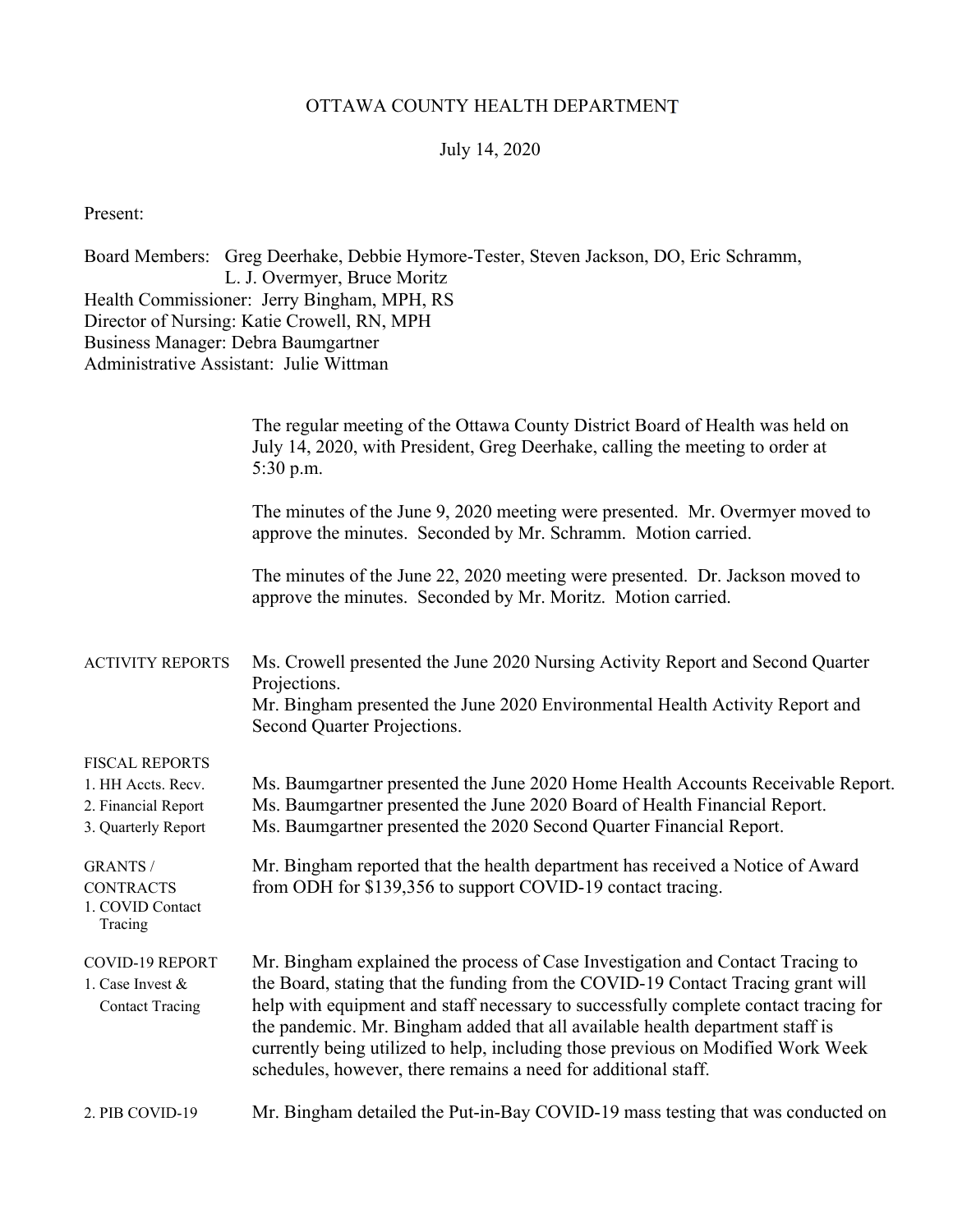| Testing                                                           | July 10 and July 11, 2020 on the island. He informed the Board that this testing was<br>planned quickly and went very well, with thanks to all the partners who helped make<br>it happen, especially the National Guard and Magruder Hospital.                                                                                                                                                                                                                                                                                                                                                                                                                                                                                                                                                                              |                            |  |  |
|-------------------------------------------------------------------|-----------------------------------------------------------------------------------------------------------------------------------------------------------------------------------------------------------------------------------------------------------------------------------------------------------------------------------------------------------------------------------------------------------------------------------------------------------------------------------------------------------------------------------------------------------------------------------------------------------------------------------------------------------------------------------------------------------------------------------------------------------------------------------------------------------------------------|----------------------------|--|--|
| <b>VITAL STATISTICS</b><br><b>REGISTRAR</b><br><b>APPOINTMENT</b> | Ms. Hymore-Tester moved to appoint Jerry Bingham as the Vital Statistics Registrar<br>for Ottawa County, replacing Nancy Osborn, who has retired. Seconded by<br>Mr. Overmyer. Motion carried.                                                                                                                                                                                                                                                                                                                                                                                                                                                                                                                                                                                                                              |                            |  |  |
| 2020 PROPOSED<br>OEPA / WPCLF<br><b>RESOLUTION</b><br>2020-03     | Mr. Bingham explained that Resolution 2020-03 would authorize him to enter into an<br>agreement with Ohio EPA to administer the Water Pollution Control Loan Fund<br>(WPCLF) Program, replacing Ms. Osborn as signature authority on the previously<br>approved Resolution 2020-02. Dr. Jackson moved to read Resolution 2020-03 by title<br>only. (Attached) Seconded by Mr. Overmyer. Roll call vote: Mr. Deerhake-yes,<br>Ms. Hymore-Tester-yes, Dr. Jackson-yes, Mr. Schramm-yes, Mr. Overmyer-yes,<br>Mr. Moritz-yes. Motion carried. Resolution 2020-03 was read by title only.<br>Ms. Hymore-Tester moved to approve Resolution 2020-03. Seconded by Dr. Jackson.<br>Roll call vote: Mr. Deerhake-yes, Ms. Hymore-Tester-yes, Dr. Jackson-yes,<br>Mr. Schramm-yes, Mr. Overmyer-yes, Mr. Moritz-yes. Motion carried. |                            |  |  |
| <b>MEETINGS</b>                                                   | There are no meetings scheduled for July 2020, due to the COVID-19 Pandemic.                                                                                                                                                                                                                                                                                                                                                                                                                                                                                                                                                                                                                                                                                                                                                |                            |  |  |
| <b>BILL APPROVALS</b>                                             | Mr. Overmyer moved to pay the bills. (Attached) Seconded by Ms. Hymore-Tester.<br>Motion carried.<br>Ms. Hymore-Tester moved to enter into Executive Session for personnel matters to<br>consider the appointment, employment, dismissal, discipline, promotion, demotion, or<br>compensation of a public employee or official. Seconded by Mr. Overmyer. Roll call<br>vote: Mr. Deerhake-yes, Ms. Hymore-Tester-yes, Dr. Jackson-yes, Mr. Schramm-yes,<br>Mr. Overmyer-yes, Mr. Moritz-yes. Motion carried.                                                                                                                                                                                                                                                                                                                |                            |  |  |
|                                                                   |                                                                                                                                                                                                                                                                                                                                                                                                                                                                                                                                                                                                                                                                                                                                                                                                                             |                            |  |  |
|                                                                   | Ms. Hymore-Tester moved to enter into open session. Seconded by Dr. Jackson.<br>Motion carried.                                                                                                                                                                                                                                                                                                                                                                                                                                                                                                                                                                                                                                                                                                                             |                            |  |  |
|                                                                   | Next Meeting Date<br>August 11, 2020 at 5:30 p.m.                                                                                                                                                                                                                                                                                                                                                                                                                                                                                                                                                                                                                                                                                                                                                                           |                            |  |  |
|                                                                   | Being no further business, the meeting was adjourned.                                                                                                                                                                                                                                                                                                                                                                                                                                                                                                                                                                                                                                                                                                                                                                       |                            |  |  |
|                                                                   | Respectfully Submitted,                                                                                                                                                                                                                                                                                                                                                                                                                                                                                                                                                                                                                                                                                                                                                                                                     |                            |  |  |
|                                                                   | Gerald W. Bingham, MPH, RS<br><b>Health Commissioner</b><br>Secretary                                                                                                                                                                                                                                                                                                                                                                                                                                                                                                                                                                                                                                                                                                                                                       | Greg Deerhake<br>President |  |  |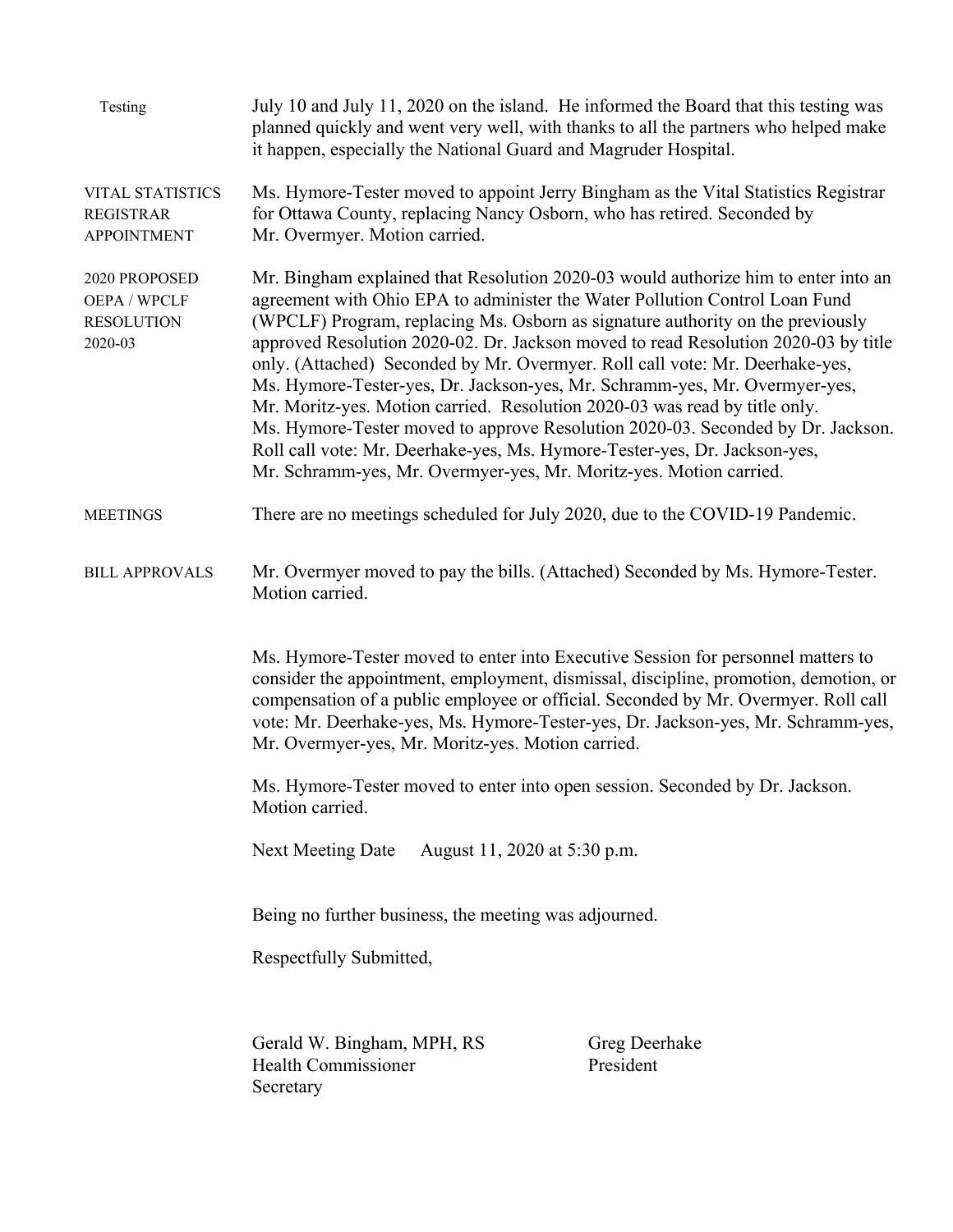# **RESOLUTION 2020-03**

## **A Resolution Authorizing Gerald W. Bingham, Jr., Health Commissioner, To Apply For, Accept, and Enter Into A Water Pollution Control Loan Fund Agreement On Behalf of the Ottawa County District Board of Health For the Repair and Replacement of Home Sewage Treatment Systems**

Whereas the Ottawa County District Board of Health seeks to repair and/or replace failing home sewage treatment systems; and

Whereas the Ottawa County District Board of Health intends to apply to the Water Pollution Control Loan Fund (WPCLF) for the repair and/or replacement of failing home sewage treatment systems; and

Whereas, the Ohio Water Pollution Control Loan Fund requires the government authority to pass legislation for application of a loan and the execution of a WPCLF assistance agreement;

Therefore, be it resolved by the Ottawa County District Board of Health, Port Clinton, Ohio:

That Gerald W. Bingham, Jr., Health Commissioner, is hereby authorized to apply for a WPCLF assistance agreement, sign all documents for and enter into a Water Pollution Control Loan Fund with the Ohio Environmental Protection Agency for the repair and/or replacement of failing home sewage treatment systems on behalf of the Ottawa County District Board of Health, Port Clinton, Ohio.

Furthermore, Gerald W. Bingham, Jr., Health Commissioner, is hereby authorized to enter into any and all contracts connected with the WPCLF Program.

#### **This resolution shall take effect and be in force from and after the earliest period allowed by law.**

Roll call vote: Mr. Deerhake-yes; Ms. Hymore-Tester-yes; Dr. Jackson-yes; Mr. Schramm-yes, Mr. Overmyer-yes; Mr. Moritz-yes.

\_\_\_\_\_\_\_\_\_\_\_\_\_\_\_\_\_\_\_\_\_\_\_\_\_\_\_\_\_\_\_\_\_\_ \_\_\_\_\_\_\_\_\_\_\_\_\_\_\_\_\_\_\_\_\_\_\_\_\_\_\_\_\_\_\_\_\_\_\_\_\_\_\_\_

#### ADOPTED BY THE OTTAWA COUNTY BOARD OF HEALTH THIS 14th DAY OF JULY, 2020.

Greg Deerhake, President Gerald W. Bingham, Jr., MPH, RS, Secretary Ottawa County Board of Health Ottawa County Board of Health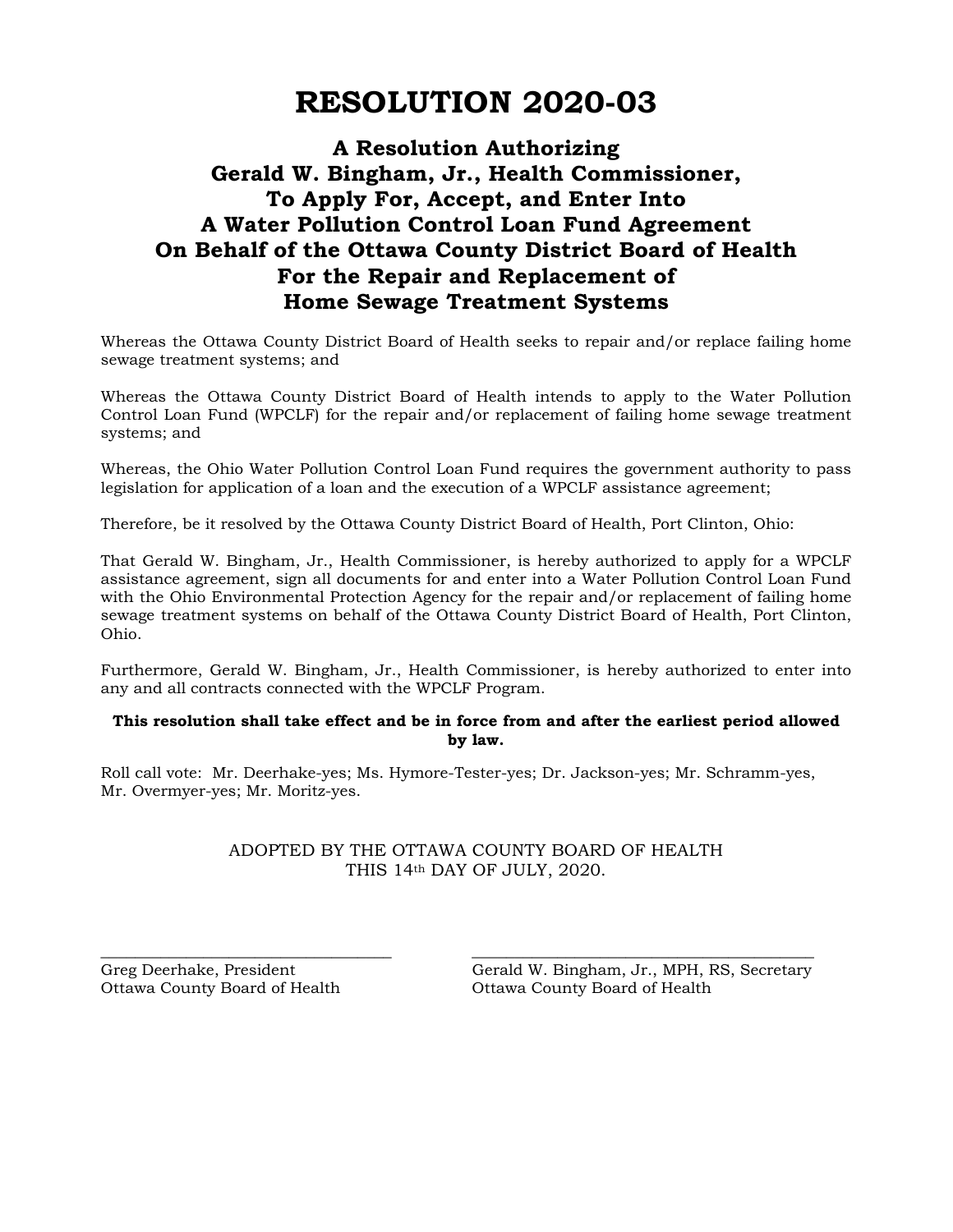# BILLS PAID JULY 2020

| <b>BINGHAM</b>                    | \$9.20     | NORTH CENTRAL EMS                 | \$160.00   |  |
|-----------------------------------|------------|-----------------------------------|------------|--|
| <b>TRAVEL - JUNE</b>              |            | <b>BLS CPR RENEWAL</b>            |            |  |
| <b>BROWN</b>                      | \$184.00   | OHIO DIVISION OF REAL ESTATE      | \$2.50     |  |
| <b>TRAVEL - JUNE</b>              |            | <b>BURIAL PERMIT</b>              |            |  |
| <b>BUCKEYE TECH SOLUTIONS</b>     | \$275.00   | OHIO TELECOM                      | \$99.95    |  |
| PRINTER MAINTENANCE               |            | FIBER CONCT 7/15-8/15/20          |            |  |
| CENTER FOR DISEASE DETECTION, LLC | \$51.00    | <b>OSBORN</b>                     | \$2.30     |  |
| FP LAB FEES                       |            | TRAVEL - JUNE                     |            |  |
| CROWELL                           | \$91.67    | OTTAWA COUNTY COMMISSIONERS       | \$414.41   |  |
| <b>RETIREMENT SUPPLIES</b>        |            | <b>HR CONTRACT</b>                |            |  |
| <b>CROWELL</b>                    | \$2.30     | <b>OVERMYER</b>                   | \$80.00    |  |
| <b>TRAVEL - JUNE</b>              |            | <b>BOARD MTG 6/22/20</b>          |            |  |
| <b>DEERHAKE</b>                   | \$80.00    | <b>OVERMYER</b>                   | \$80.00    |  |
| <b>BOARD MTG 6/22/20</b>          |            | <b>BOARD MTG 7/14/20</b>          |            |  |
| <b>DEERHAKE</b>                   | \$80.00    | P.T. SERVICE INC.                 | \$1,698.00 |  |
| <b>BOARD MTG 7/14/20</b>          |            | PT/OT SRVC FOR 06/20              |            |  |
| ERIE COUNTY GENERAL HEALTH        | \$812.50   | <b>PERS</b>                       | \$8,985.41 |  |
| <b>BEACH SAMPLES</b>              |            | PERS PAYMENT JULY                 |            |  |
| ERIE COUNTY GENERAL HEALTH        | \$210.00   | QUILL CORPORATION                 | \$18.78    |  |
| <b>WATER SAMPLES</b>              |            | <b>SUPPLIES - APRIL</b>           |            |  |
| ESOLUTIONS, INC.                  | \$1,140.00 | RIVERVIEW INDUSTRIES, INC.        | \$1,052.35 |  |
| HH FILE TRANSFER SERVICES         |            | CUST. SERV FOR 04/20              |            |  |
| <b>FOX</b>                        | \$46.00    | RIVERVIEW INDUSTRIES, INC.        | \$971.40   |  |
| <b>TRAVEL - JUNE</b>              |            | CUST. SERV FOR 06/20              |            |  |
| HEIN                              | \$140.30   | <b>RUSH</b>                       | \$592.83   |  |
| TRAVEL - JUNE                     |            | TRAVEL - JUNE                     |            |  |
| <b>HYMORE-TESTER</b>              | \$80.00    | SANDATA TECHNOLOGIES              | \$465.24   |  |
| <b>BOARD MTG 6/22/20</b>          |            | <b>HOME PRO SERVICES</b>          |            |  |
| <b>HYMORE-TESTER</b>              | \$80.00    | <b>SCHRAMM</b>                    | \$80.00    |  |
| <b>BOARD MTG 7/14/20</b>          |            | <b>BOARD MTG 6/22/20</b>          |            |  |
| <b>JACKSON</b>                    | \$80.00    | <b>SCHRAMM</b>                    | \$80.00    |  |
| <b>BOARD MTG 7/14/20</b>          |            | <b>BOARD MTG 7/14/20</b>          |            |  |
| MAGRUDER HOSPITAL                 | \$45.00    | SEDLAK                            | \$19.88    |  |
| HH ON CALL 05/20                  |            | SMOKING CONTRACT                  |            |  |
| <b>MAGRUDER HOSPITAL</b>          | \$45.00    | <b>SEGAARD</b>                    | \$2.30     |  |
| HH ON CALL 06/20                  |            | <b>TRAVEL - JUNE</b>              |            |  |
| <b>MERCK</b>                      | \$2,233.87 | SENECA MEDICAL INC.               | \$46.70    |  |
| <b>GARDASIL</b>                   |            | SUPPLIES FOR JUNE                 |            |  |
| <b>MILLER BOAT LINE</b>           | \$440.00   | <b>STAPLES</b>                    | \$119.46   |  |
| <b>FERRY TICKETS</b>              |            | SUPPLIES - JUNE                   |            |  |
| <b>MORITZ</b>                     | \$80.00    | STERLING PC MAINTENANCE SOLUTIONS | \$530.00   |  |
| <b>BOARD MTG 6/22/20</b>          |            | <b>COMPUTER CONTRACT</b>          |            |  |
| <b>MORITZ</b>                     | \$80.00    | STERLING PC MAINTENANCE SOLUTIONS | \$99.99    |  |
| <b>BOARD MTG 7/14/20</b>          |            | <b>SERVER CERTIFICATE</b>         |            |  |
| MT BUSINESS TECHNOLOGIES          | \$374.96   | <b>TEREM MARKETING</b>            | \$101.00   |  |
| COPIER SERVICE FOR 06/20          |            | LETTERHEAD                        |            |  |
| <b>NIESE</b>                      | \$395.60   | <b>TEREM MARKETING</b>            | \$215.36   |  |
| <b>TRAVEL - JUNE</b>              |            | YEARS OF SERVICE PINS             |            |  |
|                                   |            |                                   |            |  |